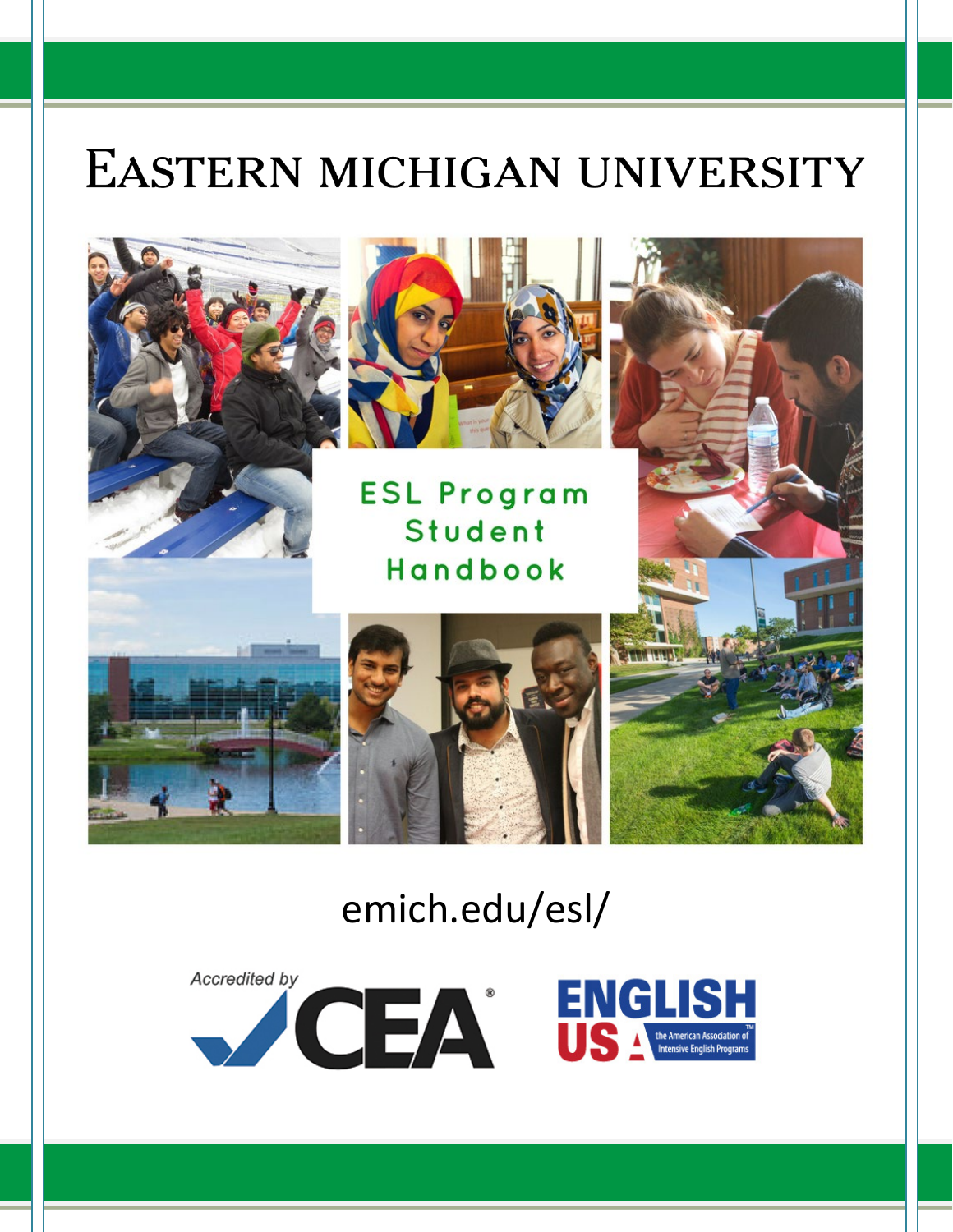# Contact us!

# Eastern Michigan University ESL Program 219 Alexander Ypsilanti, MI 48197

734-487-0338

[esl@emich.edu](mailto:esl@emich.edu)

www.emich.edu/esl/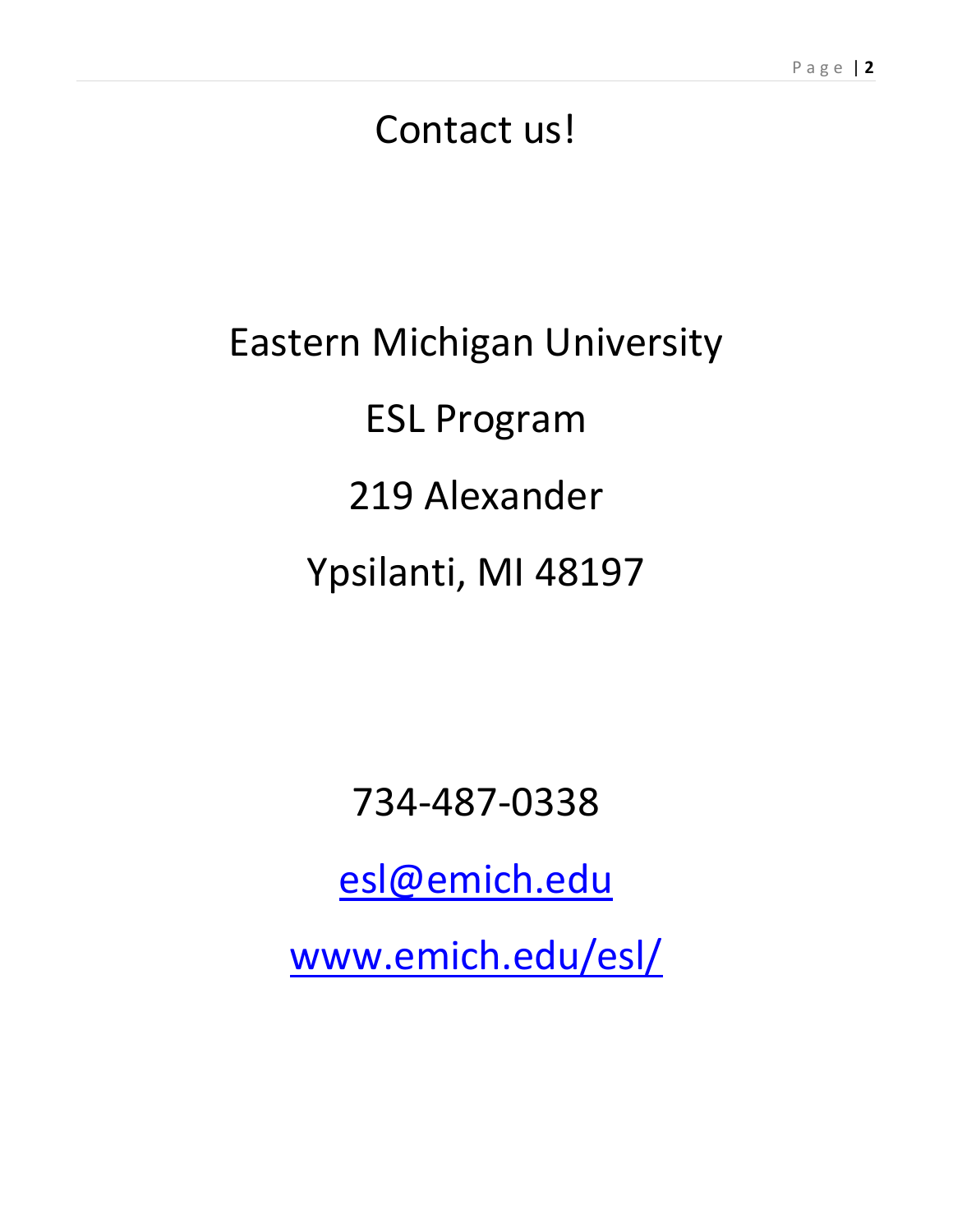# **Table of Contents**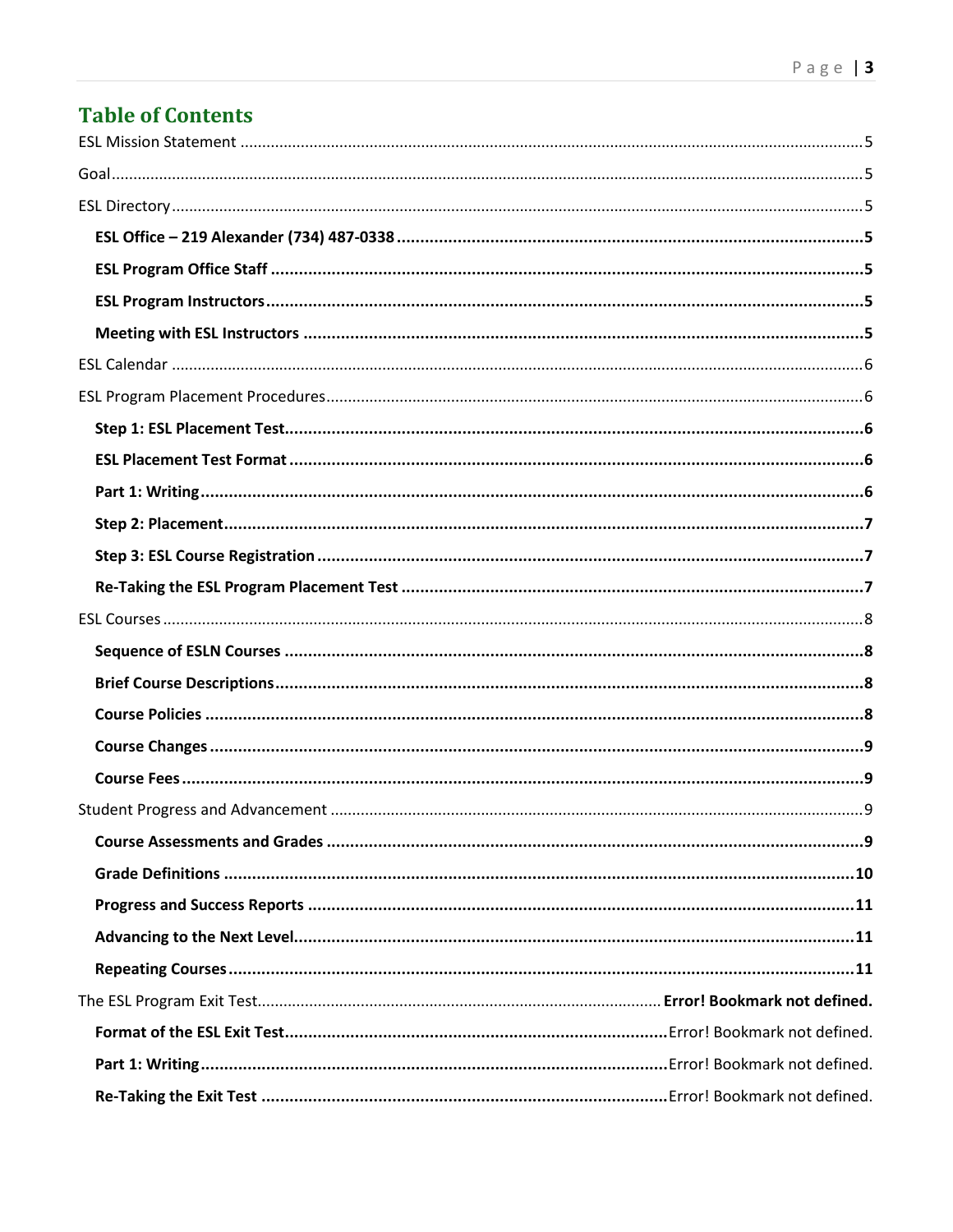| Additional Information on Pregnancy, Chronic Disability, and Unplanned Emergency13 |  |
|------------------------------------------------------------------------------------|--|
|                                                                                    |  |
|                                                                                    |  |
|                                                                                    |  |
|                                                                                    |  |
|                                                                                    |  |
|                                                                                    |  |
|                                                                                    |  |
|                                                                                    |  |
|                                                                                    |  |
|                                                                                    |  |
|                                                                                    |  |
|                                                                                    |  |
|                                                                                    |  |
|                                                                                    |  |
|                                                                                    |  |
|                                                                                    |  |
|                                                                                    |  |
|                                                                                    |  |
|                                                                                    |  |
|                                                                                    |  |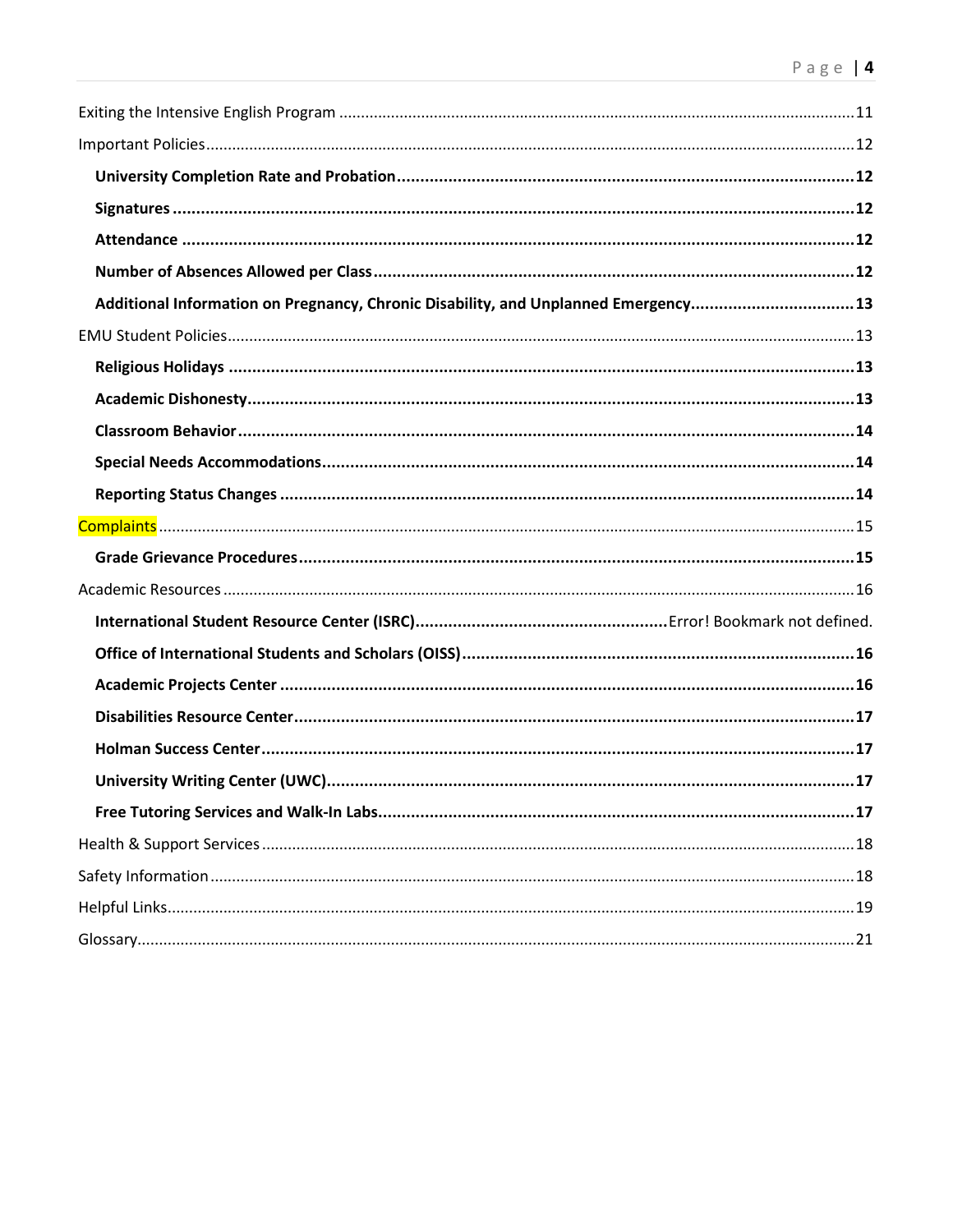# <span id="page-4-0"></span>**ESL Mission Statement**

The English as a Second Language program (ESL) at EMU prepares international students, scholars and professionals to effectively use English language skills and academic strategies to confidently and successfully participate in academic study in university programs.

# <span id="page-4-1"></span>**Goal**

The goal of the ESL Program is to provide non-native English-speaking students with the resources and opportunities to develop their reading, writing, listening and speaking, and study/academic skills to a level appropriate for university study and to equip them with the academic strategies necessary for successful study in a language and culture that may differ from their native language and/or culture.

## <span id="page-4-2"></span>**ESL Directory**

#### <span id="page-4-3"></span>**ESL Office – 219 Alexander (734) 487-0338**

Students are welcome to visit the ESL office staff anytime! The office is usually open Monday – Friday, 8:00 am – 5:00 pm. If you have an important need or question, you should make an appointment. You can call the office to make an appointment, or you can make an appointment online through the ESL website[: http://www.emich.edu/esl/.](http://www.emich.edu/esl/)

#### <span id="page-4-4"></span>**ESL Program Office Staff**

Clarece Jackson, Intensive English Program Specialist [cjackso9@emich.edu](mailto:cjackso9@emich.edu) Nathan Clements, ESL/IEP Student Services Specialist [nclemen2@emich.edu](mailto:nclemen2@emich.edu)

# <span id="page-4-5"></span>**ESL/TESOL Faculty**

| cmacknis@emich.edu |
|--------------------|
| iporters@emich.edu |
| apopko@emich.edu   |
| wwang@emich.edu    |
| ztomas@emich.edu   |
|                    |

#### <span id="page-4-6"></span>**Meeting with ESL Instructors**

<span id="page-4-7"></span>ESL instructors welcome a visit from you to ask a question about the class, or to chat about any topic of interest to you. When an instructor tells you when their "office hours" are, it means that you can go visit during those hours. Those are the hours they have scheduled to meet with students. You will not be bothering instructors by going during those times. If you need to talk to an instructor but cannot go during their office hours, you can email them to request a special appointment.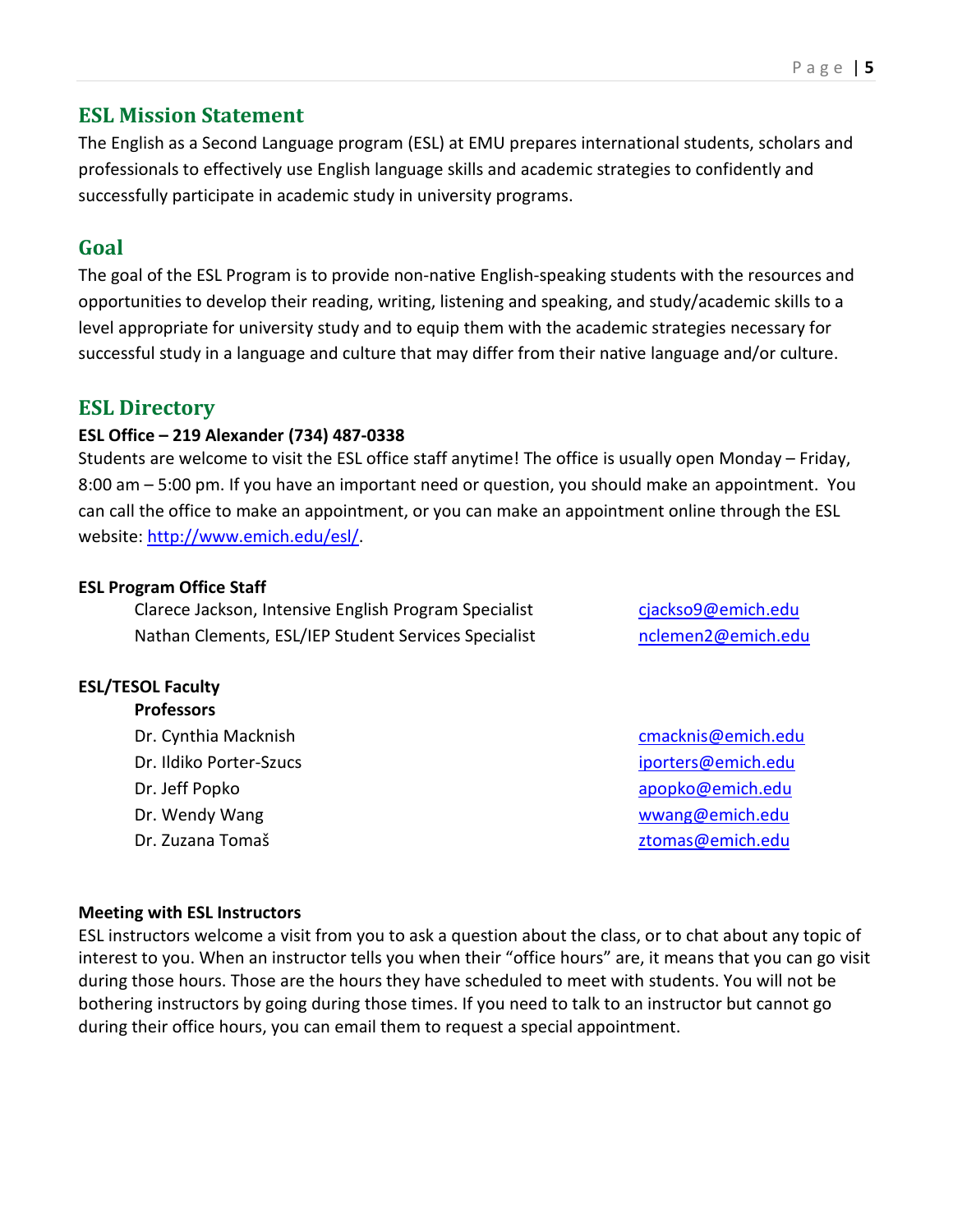# **ESL Calendar**

The ESL Program offers courses in the following semesters:

- Fall: September December (15 weeks)
- Winter: January April (15 weeks)

Eastern Michigan University publishes a calendar of important dates every semester at [http://www.emich.edu/registrar/calendars/.](http://www.emich.edu/registrar/calendars/) Choose the semester from the drop-down menu to see the first day of class, last day of class, last day of exams, and holidays.

The Final Exam schedule is set by the university. During Final Exam week, you will not have regular classes. You will only have exams. You can view Final Exam Dates here: <https://www.emich.edu/registrar/calendars/fall-2021/exam-schedule.php> For help understanding this schedule, visit the ESL office.

You must attend the final exam for every class, and final exam dates cannot be changed. Please do not make travel plans until after all of your final exams are finished. Instructors cannot change final exam dates/times.

# <span id="page-5-0"></span>**ESL Program Placement Procedures**

The ESL Placement Test determines the starting course level in the ESL Program.

#### <span id="page-5-1"></span>**Step 1: ESL Placement Test**

New students will receive an email that lists the placement testing dates and times. Dates and times are also available on the ESL website. Students must schedule a time to take the **ESL Program Placement Test** by emailin[g esl@emich.edu,](mailto:esl@emich.edu) calling the ESL office (734) 487-0338, or going online at [http://www.emich.edu/esl/placement/index.php.](http://www.emich.edu/esl/placement/index.php)

#### <span id="page-5-3"></span><span id="page-5-2"></span>**ESL Placement Test Format**

#### **Part 1: Writing**

Students write an opinion or position essay on one specific topic. This is a 60 minute, handwritten assessment.

#### **Part 2: Listening/Grammar/Vocabulary/Reading**

There is a 60 minute time limit, which includes 80 multiple choice questions. Test-takers must manage their time for completing this part of the test.

*Listening* includes approximately 25 questions.

*Grammar* includes 20 questions.

*Vocabulary* includes 20 questions.

*Reading* includes approximately 15 questions.

**[More information about the Michigan English Placement Test \(Michigan-EPT\)](https://michiganassessment.org/michigan-tests/m-ept/)**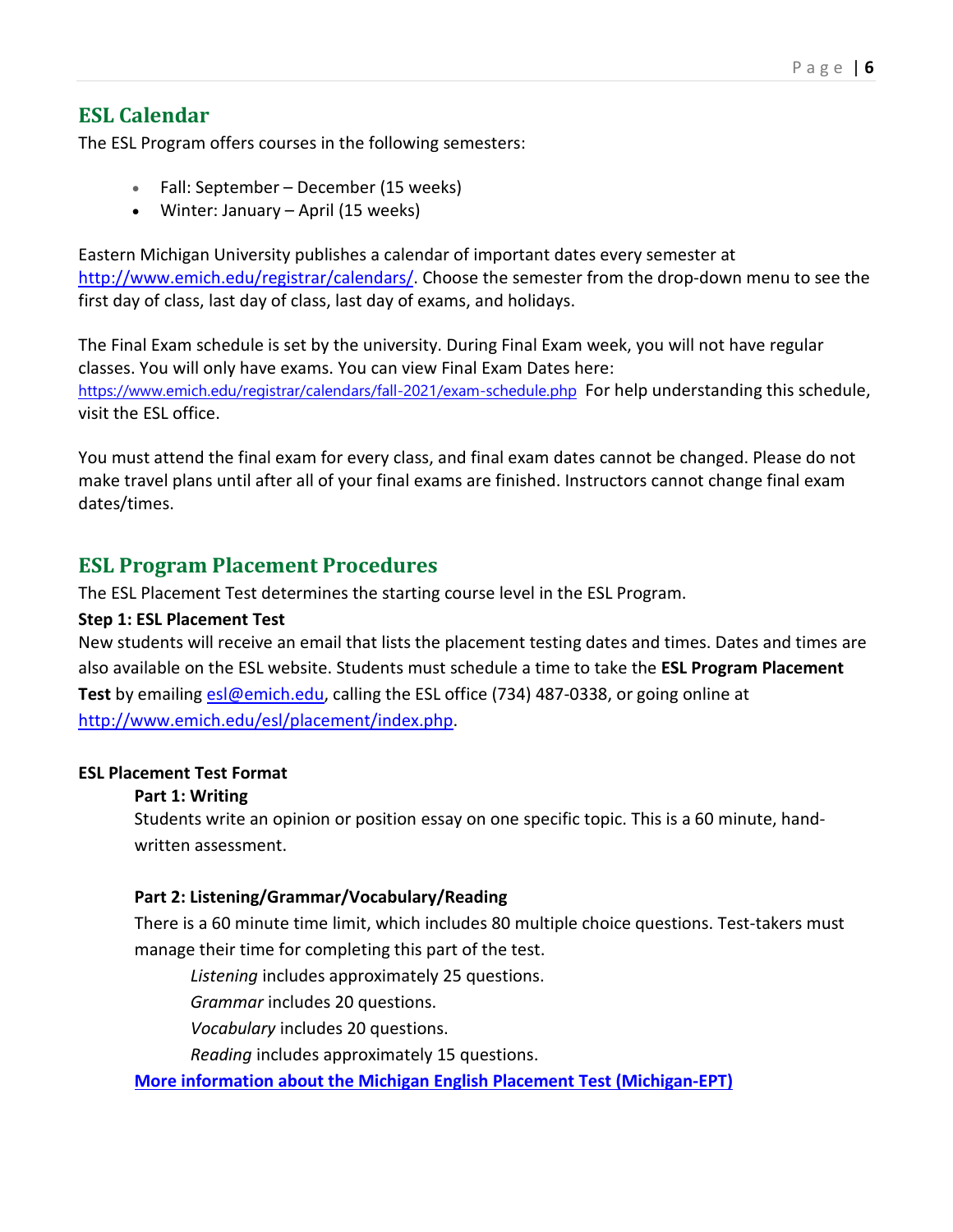#### **Part 3: Speaking Interview**

This is a 10-minute interview with an ESL instructor or advisor.

There is no fee for the ESL Placement Test for new EMU ESL students. However, there is a \$75.00 "Late Placement Test" fee for students who take the test after the program's scheduled placement test date.

#### <span id="page-6-0"></span>**Step 2: Placement**

ESL advising staff will use the results of the ESL Program Placement Test to place students into ESL classes.

All classes will be one level (for example, all 100-level). In special situations, a student may place into different levels for different skills (for example, 100-level writing and 200-level speaking and listening).

#### <span id="page-6-1"></span>**Step 3: ESL Course Registration**

<span id="page-6-2"></span>After placement, an ESL staff person will help students register for ESL courses.

#### **Re-Taking the ESL Program Placement Test**

If a student feels that their scores and placement do not correctly show their language ability, they may retake the ESL Program Placement Test. To retake the ESL Program Placement Test, the student must:

- 1. contact the ESL Program to schedule a retake test\*, and
- 2. pay the re-take fee of \$25.00.

#### Please note:

- Students must wait at least 24 hours after the first placement test.
- Students cannot retake the placement test after classes start.
- <span id="page-6-3"></span>• The ESL Program will use the test (placement or retake) with the best score for final placement.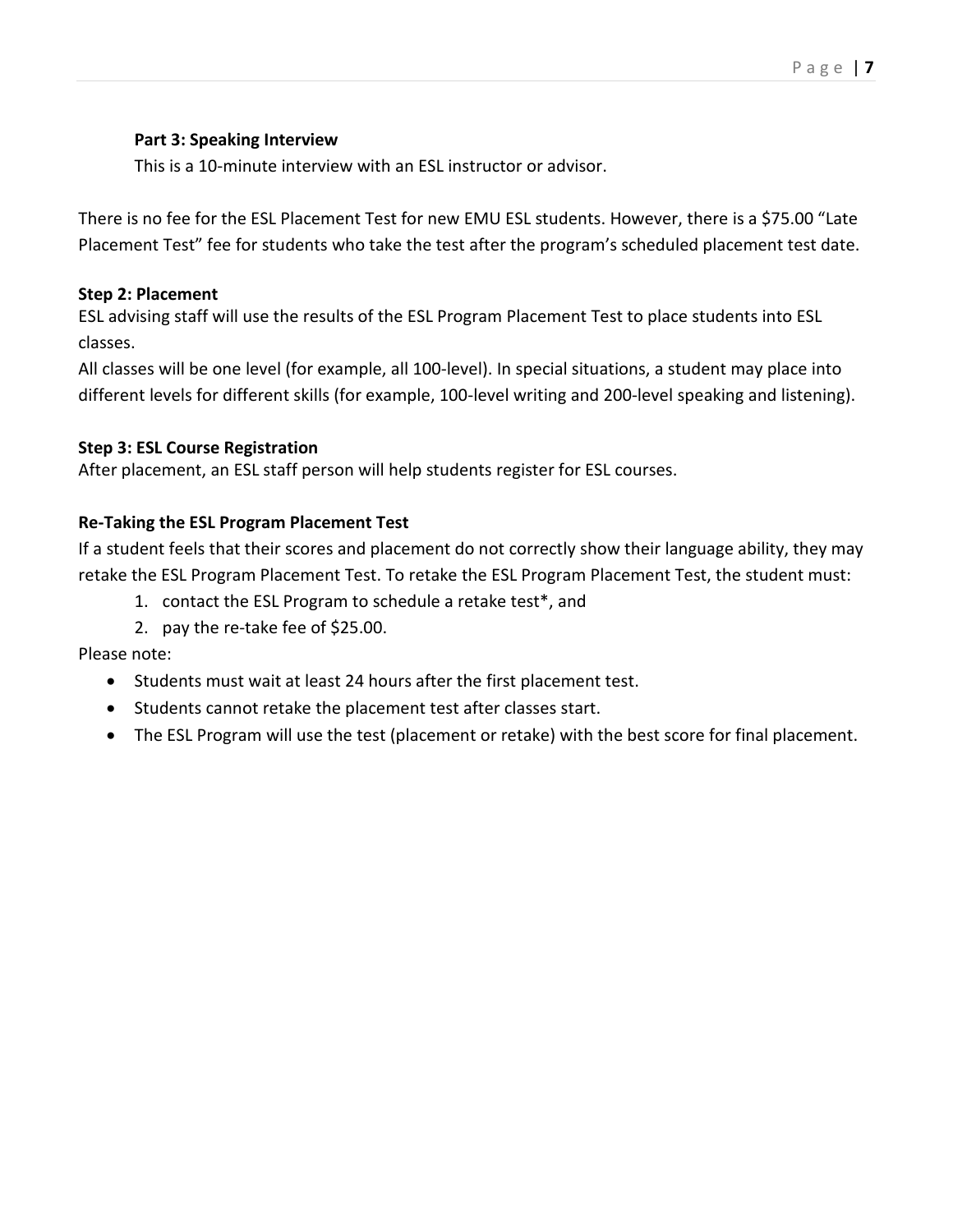# **ESL Courses**



<span id="page-7-0"></span>**Sequence of ESLN Courses**

#### <span id="page-7-1"></span>**Brief Course Descriptions**

Descriptions for each course are on the Eastern Michigan University website: [http://catalog.emich.edu/.](http://catalog.emich.edu/)

#### <span id="page-7-2"></span>**Course Objectives and Student Outcomes**

The objectives and student learning outcomes of each course are published on our website: [https://www.emich.edu/esl/programs/courses.php.](https://www.emich.edu/esl/programs/courses.php)

#### **Course Policies**

- Students must complete the sequence of ESL courses, or submit a new TOEFL/IELTS/MELAB/PTE score to gain full admission to the University.
- Students may not skip levels or test out of courses after they start the ESL program.
- Students must complete writing, reading and listening/speaking classes with a grade of B (84%) or higher. Students must complete the elective courses with a grade of B (84%) or higher. Students who do not pass their elective courses must repeat these courses or their equivalent in the next semester that they are enrolled.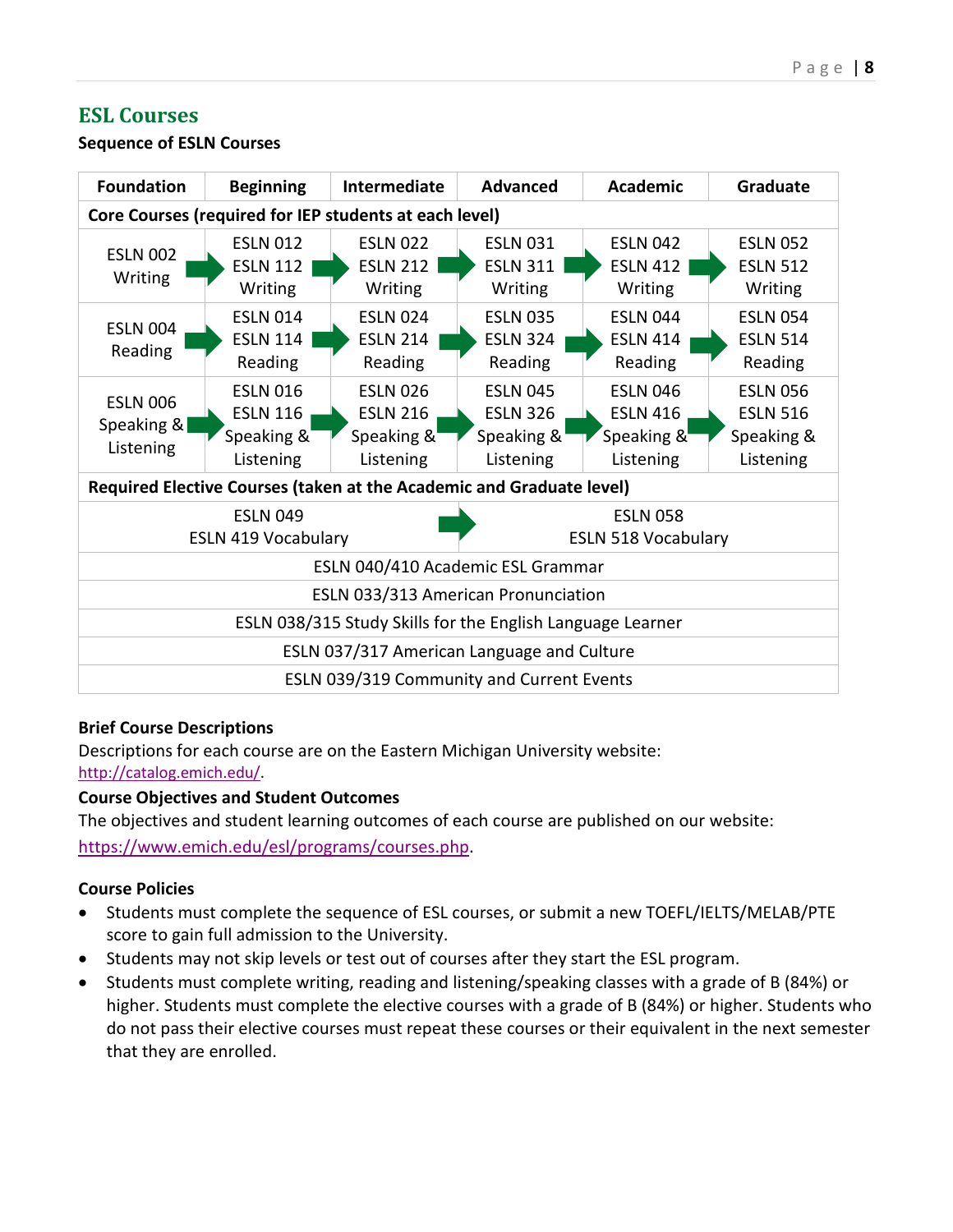#### <span id="page-8-0"></span>**Course Changes**

Students are usually placed into the correct courses, but a teacher may find a student who should move up or down in level. Only the teacher can recommend a change in the first two weeks of the course based on diagnostic material. ESL advisors will review the recommendation and consult the student to determine whether or not to move the student.

If a student wants to change to another section of the same course, the student must make a written request in the ESL Office by filling out the Course Change Request. The ESL Office will determine whether the change can be made. Some courses become full, and it is not possible to make a change. This request must be made before the last day to drop a class for 100% tuition refund.

#### <span id="page-8-1"></span>**Course Fees**

A \$25 fee is charged for each ESL class; these fees are included in the tuition bill for the semester. These fees pay for placement and diagnostic test costs and other resources that are used by students in ESL classes.

# <span id="page-8-2"></span>**Student Progress and Advancement**

#### <span id="page-8-3"></span>**Course Assessments and Grades**

Your ESL teachers give assignments and tests to show that you can use targeted skills in English. Your homework and test grades are all part of your final grade. Your teacher will give you a syllabus at the beginning of the semester. The percentages for homework and test grades that make up your final grade are shown on your syllabus. You can keep track of your grades and know how you are doing during the semester by understanding these percentages. If you do not understand the syllabus, you should go to your teacher's office hours.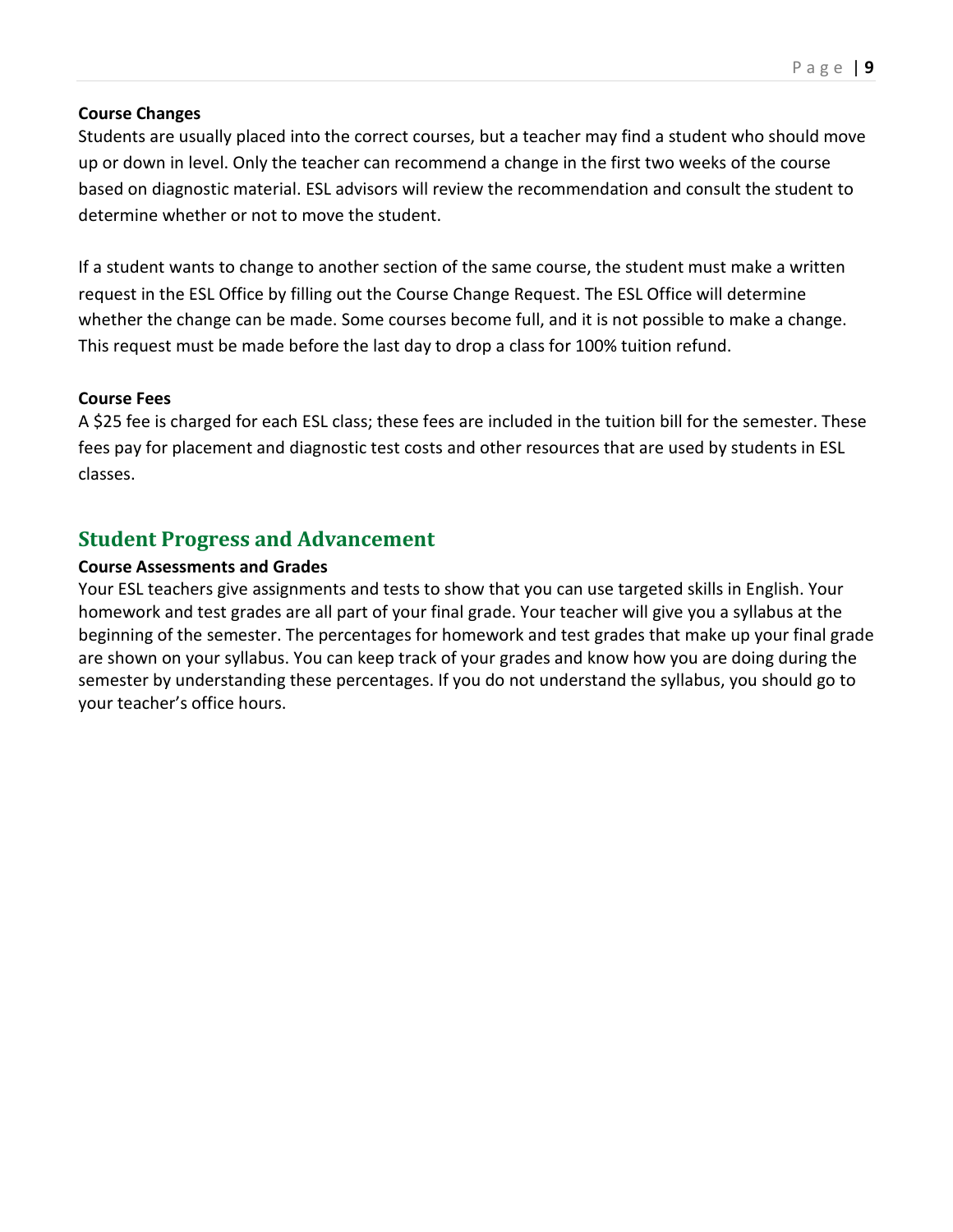#### <span id="page-9-0"></span>**Grade Definitions**

| You are                                | <b>Grade Definitions</b>                                                                                           |
|----------------------------------------|--------------------------------------------------------------------------------------------------------------------|
| Successful at                          | A Grade (90%-100%):                                                                                                |
| learning and                           |                                                                                                                    |
| using English                          | Mastery of Learning Outcome: Student is able to use the language skill                                             |
| independently                          | independently and with no pattern of error.                                                                        |
| within each                            | B Grade (84%-89%):                                                                                                 |
| course.                                |                                                                                                                    |
| Keep up the good                       | Proficient in Learning Outcome: Student is able to use the language skill                                          |
| work!                                  | independently. There are some patterns of error, but they cause little                                             |
|                                        | interference with meaning.                                                                                         |
| Making                                 | B- Grade (80%-83%):                                                                                                |
| improvement but                        |                                                                                                                    |
| needs more                             | Approaching Proficiency of Learning Outcome: Student is able to use the                                            |
| practice learning<br>and using English | language skill somewhat independently. Patterns of error are present and often<br>cause interference with meaning. |
| in the same                            |                                                                                                                    |
| course.                                | C Grade (70-79%):                                                                                                  |
|                                        |                                                                                                                    |
| Seek help from                         | Approaching Proficiency of Learning Outcome: Student can seldom use the                                            |
| <b>ESL teachers and</b>                | language skill independently. Patterns of error are present and cause                                              |
| in the ISRC.                           | interference in meaning.                                                                                           |
|                                        |                                                                                                                    |
| See an ESL<br>Advisor                  |                                                                                                                    |
| Needs to develop                       | D Grade (60%-69%)                                                                                                  |
| successful                             |                                                                                                                    |
| learning                               | Not Proficient in Learning Outcome: Student cannot use the language skill                                          |
| strategies.                            | independently. Patterns of error are frequent and make meaning unintelligible.                                     |
|                                        |                                                                                                                    |
| Seek help in ISRC                      | F Grade (50-59%)                                                                                                   |
| or Holman                              |                                                                                                                    |
| Learning Center                        | Not Proficient in Learning Outcome: Student did not complete enough<br>coursework to assess proficiency.           |
| See an ESL                             |                                                                                                                    |
| Advisor.                               |                                                                                                                    |
|                                        |                                                                                                                    |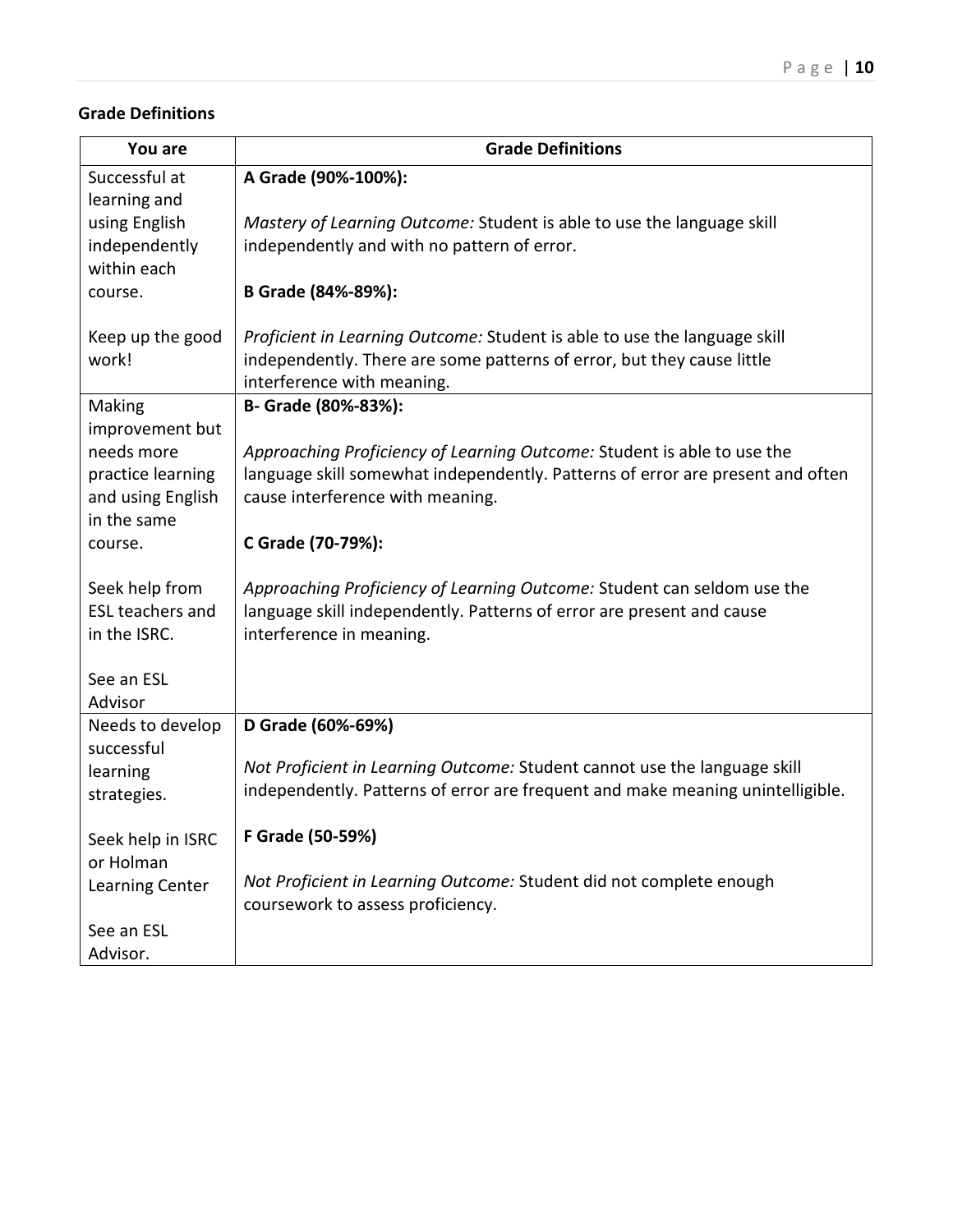#### <span id="page-10-0"></span>**Progress and Success Reports**

Students will receive a mid-term Progress Report and an end-of-semester Success Report. These reports include:

- Course grade
- Semester attendance
- Proficiency in each course objective
	- o not proficient
	- o approaching proficiency
	- o proficient
	- o mastered
- Teacher comments
- Recommendations for success
- Grade definitions
- Link to the ESL Program Proficiency Scale

Students will receive these reports in their emich.edu email.

#### <span id="page-10-1"></span>**Advancing to the Next Level**

Students continuing in the ESL Program advance to the next course level based on a final course grade of a B (84%) or higher, which means demonstrating a majority of course objectives.

#### <span id="page-10-2"></span>**Repeating Courses**

<span id="page-10-3"></span>Students must repeat a course if they earn **an 83%** or lower in a class.

# **Exiting the Intensive English Program**

Students can exit the Intensive English Program in one of two ways:

- 1. Receive a grade of B (84%) or higher in each ESL course on their program of study
- 2. Achieve an official English test score for full degree admission.

If the student does not meet the requirements above for one or more courses, the student cannot place out of the IEP and must retake the IEP course(s).

Students who plan to study an undergraduate program exit the Intensive English program when they successfully complete the 400 level ESL classes.

Students who plan to study a graduate program exit the Intensive English program when they successfully complete the 500 level ESL classes.

After completing the Intensive English Program, students have 60 days to gain admission to a degree program and get a new I-20 for the new program. If students do not gain admission to a degree program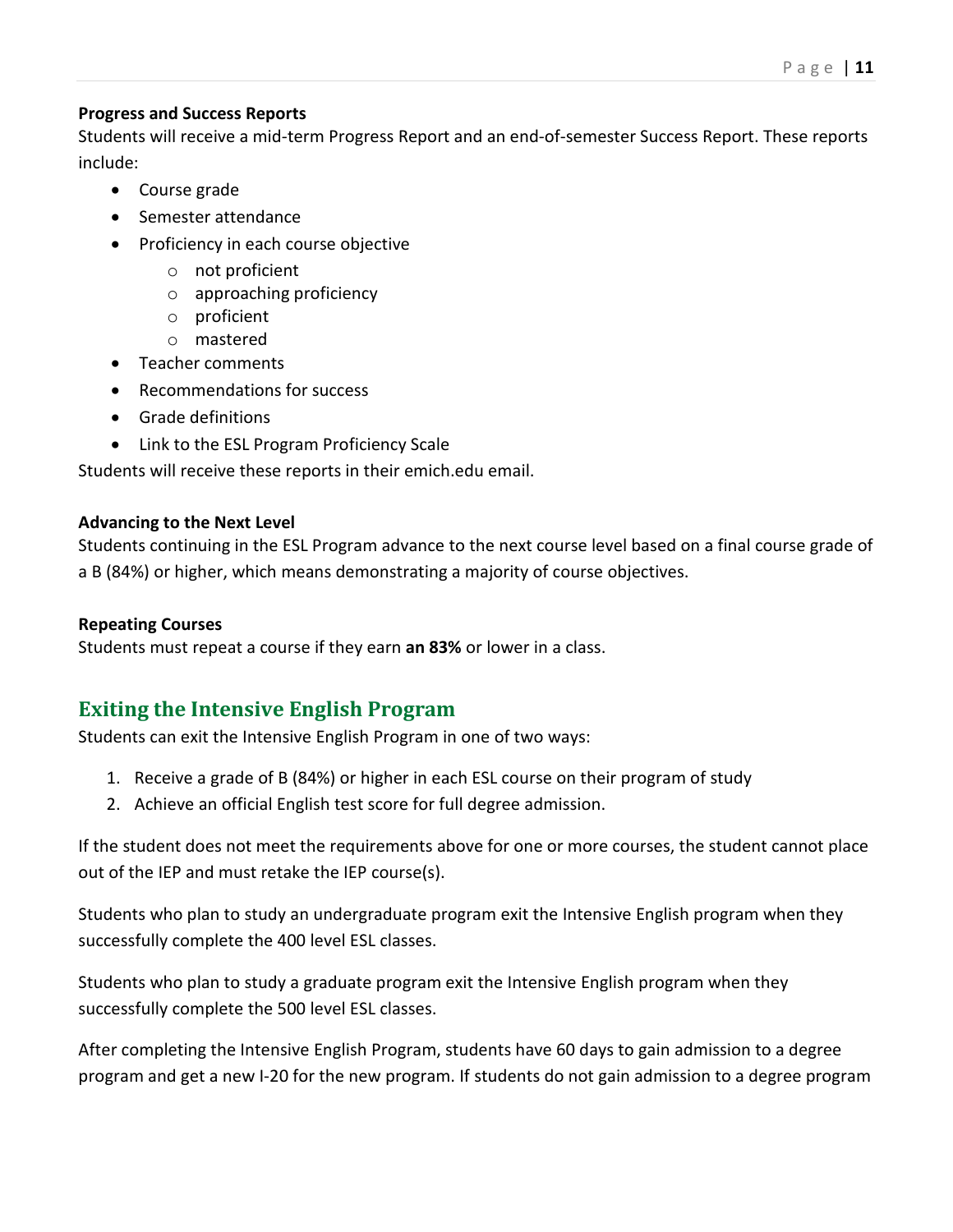within 60 days of completing the Intensive English Program, their SEVIS record will be terminated and they will have to return to their home country and apply for a new visa.

#### <span id="page-11-0"></span>**Important Policies**

#### <span id="page-11-1"></span>**University Completion Rate and Probation**

Students must complete 67% of their courses successfully to remain in good standing academically. Students who fail over 33% of their courses in one semester will be put on academic probation. Students who are on probation have one semester to bring their course completion rate up to 67% or they will be dismissed from Eastern Michigan University. If a student is dismissed from EMU, the student has 30 days to transfer to a new school or leave the U.S. If the student does not transfer to a new school, the student's SEVIS record will be terminated. For SEVIS regulations, students can talk with staff in the Office of International Students and Scholars.

Students who are on probation will be asked to meet with the IEP Student Services Specialist to make a plan for success. More information about the university policy for undergraduate students can be found here:<http://www.emich.edu/policies/policy.php?id=224>

EMU Graduate Student policies on Academic Probation and Dismissal: <http://catalog.emich.edu/content.php?catoid=24&navoid=4962#academic-probation-and-dismissal>

Students can see their completion rate and probation status on their transcript in my.emich or use the [Cumulative Completion rate calculator](http://www.emich.edu/uacdc/forms/completionrate.php) to determine their academic standing.

#### <span id="page-11-2"></span>**Signatures**

The ESL Program might ask students to sign the following documents: ESL Advising Form, Attendance Policy, Early Registration Form, and Photo Waiver Form. You should know that your signature is very important. If you sign something, you agree to the information on the paper. We will provide translation, if possible, if you have a question about something that you are signing. Please ask if you have questions before you sign a document.

#### <span id="page-11-3"></span>**Attendance**

<span id="page-11-4"></span>Students benefit academically and socially from regular class attendance. Absent students miss essential material, class activities, and in-class assessments such as group work, projects, and tests, which may lower the student's grades. We encourage students to attend no fewer than 90% of class sessions. If a student has a serious, unplanned emergency that requires an extended absence, the student should contact the Student Services Specialist in the ESL Office.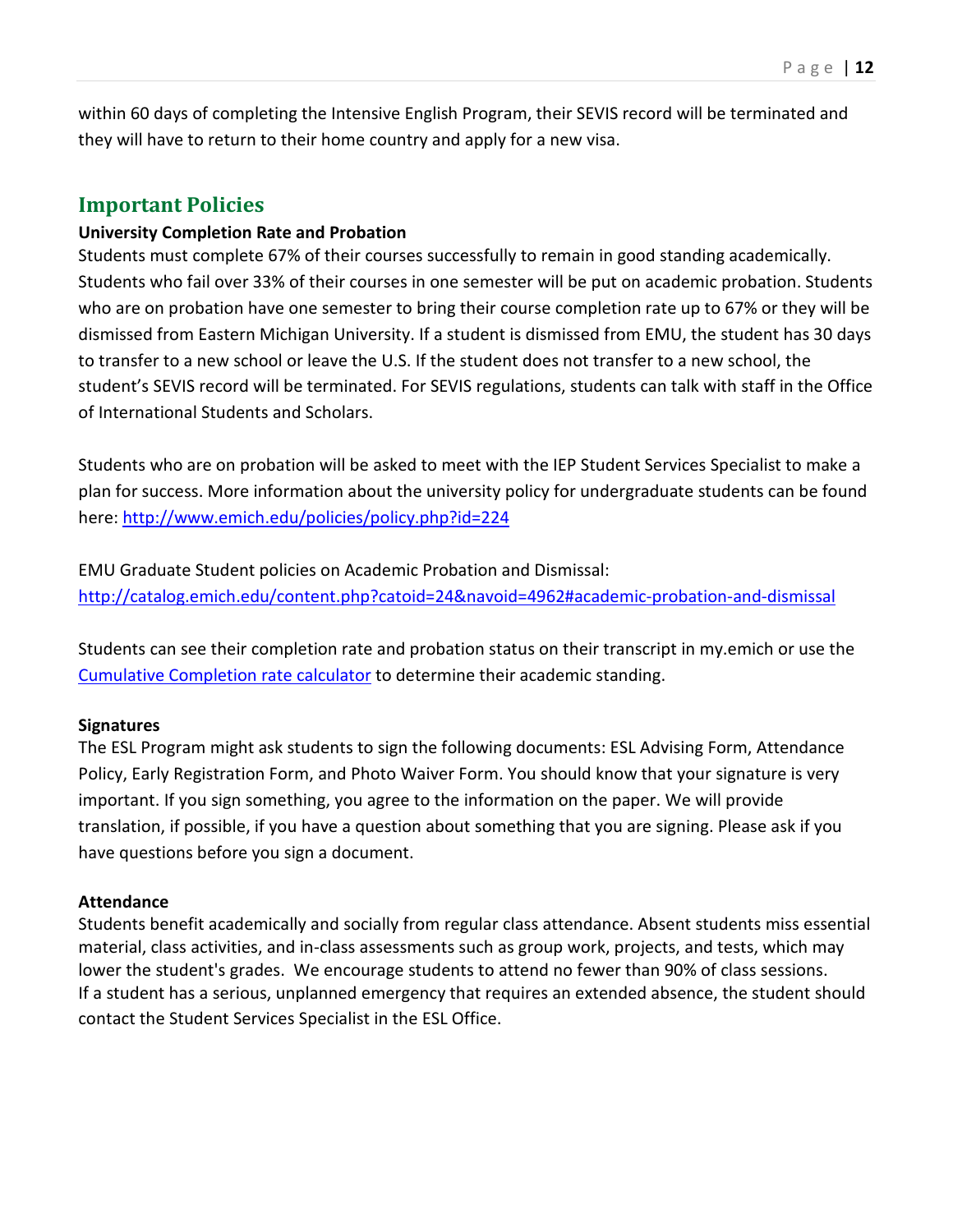#### <span id="page-12-0"></span>**Additional Information on Pregnancy, Chronic Disability, and Unplanned Emergency**

- 1) EMU does not have a policy for absence because of the delivery of a child. Domestic students typically do not choose to take classes if they know they will deliver a child during the semester. A female international student on an F-1 visa who is pregnant and chooses to study cannot be excused from class for an extended period of time because of the birth of her child. (The planned delivery of a child is not considered an emergency.) A pregnant woman with an F-1 visa is advised to take medical reduced hours and consider not taking classes during the semester in which she will deliver. Consult the Office of International Students regarding options.
- 2) Students who have a documented, chronic reason for missing classes can consult the Disabilities Resource Center, 240 Student Center, regarding their absences and possible class accommodations. Students who are experiencing chronic illness may be advised to withdraw from a semester due to medical reasons. Students who need to withdraw during fall, winter or their first semester of study should go to the Office of International Students for immigration advising. For a list of disabilities that can be accommodated see the Disabilities Resource Center website[: https://www.emich.edu/drc/index.php](https://www.emich.edu/drc/index.php)
- 3) "Incomplete" grades are given only in the case of a serious, unplanned emergency when the student has completed the majority of the work in the course at a B grade or better, yet had to miss several classes toward the end of the semester due to the emergency. Please see Records and Registration policy for more information:<http://www.emich.edu/registrar/faq/>

# <span id="page-12-1"></span>**EMU Student Policies**

#### <span id="page-12-2"></span>**Religious Holidays**

Students may miss class because of a religious holiday for a religion that they practice that is recognized on the [Interfaith Calendar.](http://www.interfaith-calendar.org/) Students must tell their teacher in advance that they will miss the class and must make up the work missed as directed by the instructor.

#### <span id="page-12-3"></span>**Academic Dishonesty**

The EMU [Student Conduct Code](http://www.emich.edu/policies/policy.php?id=124&term=student%20conduct) states that students must do their own work. Students may ask another person to help them check their work, but they must make their own changes and submit their own work. Students cannot:

- copy another student's homework
- copy anything written by another person, including websites and textbooks
- have someone else do their homework for them
- ask another person to fix their work for them
- look at another student's paper while they are taking a quiz, test, or exam
- use notes during a test (unless the teacher gives permission)
- use Google or other translating devices to translate their work into English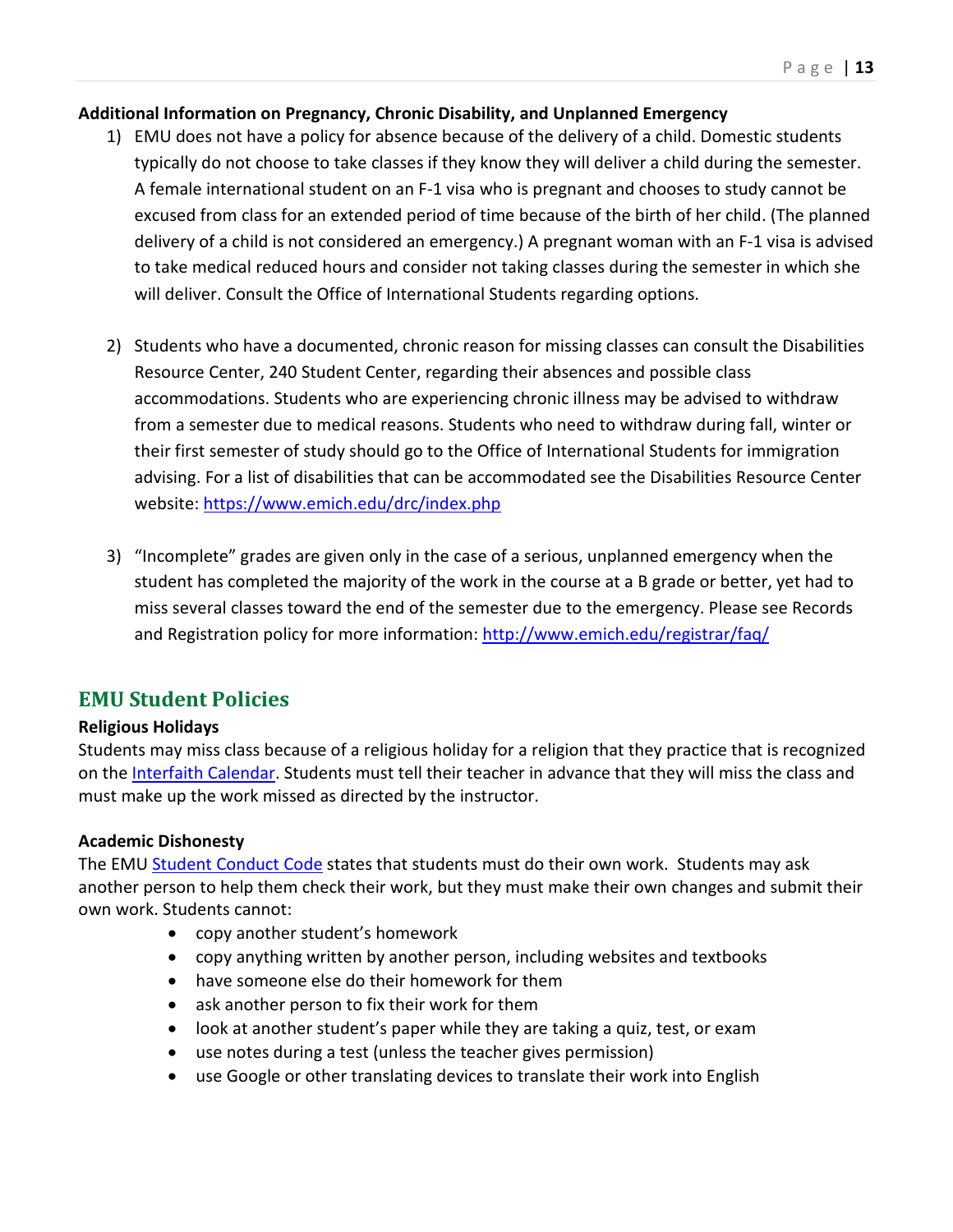Students who do any of these things will receive a failing grade on the assignment and may be reported to the Office of Student Conduct and Community Standards. Academic Dishonesty can result in failing an assignment or test, failing a class, and possibly not graduating.

#### <span id="page-13-0"></span>**Classroom Behavior**

It is important that all students can learn and feel safe in the classroom. Students must respect their teachers and other students in the class. For example, please do not:

- use a cell phone, iPad, laptop, etc. in class (unless your teacher asks)
- speak while the teacher or another student is speaking to the class
- argue with a teacher in front of the class
- make other students afraid or uncomfortable
- arrive late or disrupt a class

If students feel afraid or uncomfortable for any reason, they should tell their teacher or ESL staff immediately.

#### <span id="page-13-1"></span>**Special Needs Accommodations**

If you have a disability that makes it difficult to learn, please tell the Disability Resource Center in Room 246 of the Student Center – (734) 487-2470. You may be able to get help for your disability.

#### <span id="page-13-2"></span>**Reporting Status Changes**

The Student Exchange Visitor Information System (SEVIS) requires that F-1 and J-1 visa students report to the Office of International Students and Scholars (OISS), room 244 Student Center, within 10 days of the event:

- changes in your name, local address, major field of study, or source of funding
- changes in your degree-completion date
- changes in your degree level (ex. Bachelors to Masters)
- intent to transfer to another school

You should get permission from OISS before doing the following:

- changing your degree-completion date
- dropping ALL courses as well as carrying or dropping BELOW minimum credit hours
- accepting employment on or off campus
- registering for more than one ONLINE course per term (F-visa only)
- endorsing I-20 or DS-2019 for re-entry into the USA

Failure to report may result in the termination of your SEVIS record and even arrest and deportation. If you have questions or concerns, contact the OISS at (734) 487-3116.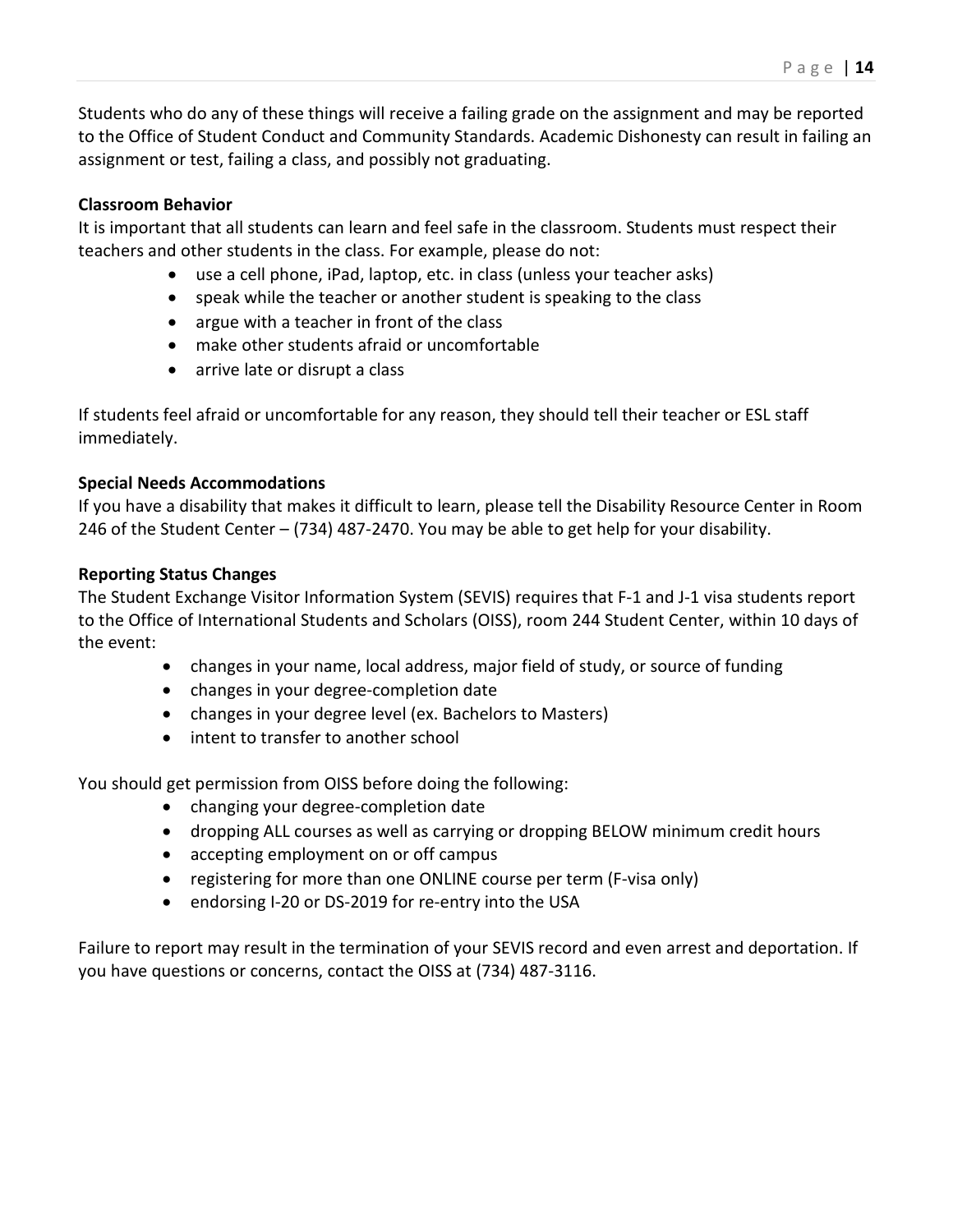# <span id="page-14-0"></span>**Complaints**

A formal complaint is a written report of a student's concern or incident with an instructor, another student, or a campus employee.

Eastern Michigan University wants all students, faculty, staff, and guests to have a safe, respectful, nonthreatening working and learning environment. However, sometimes an individual demonstrates behavior that is inappropriate, disruptive, worrisome, threatening, or violates a university policy. Please report concerns or incidents at [https://www.emich.edu/studenthandbook/reportit.php.](https://www.emich.edu/studenthandbook/reportit.php) If you need help translating or understanding this site, please visit the IEP Student Services Specialist in 319A King Hall.

#### **If your concern involves an immediate safety risk to you or other people, call EMU Police at 734-487-1222 or dial 911.**

Please talk to the IEP Student Services Specialist If you have a complaint about your teacher or a concern about a class, an assignment, or an ESL Program policy,

At the end of the semester:

- You will receive a Student Satisfaction Survey in your email at the end of each semester. You can write your suggestions or complaints in the survey. If you want a paper copy of the survey or help filling it out, you can ask the Student Services Specialist in the ESL office.
- At the end of each semester, you will receive a Faculty Course Evaluation to fill out in your classroom for each class. The teacher will leave the classroom during this time. If you have a suggestion or complaint about your teacher or course, you can write it on the Faculty Course Evaluation. Your teacher will not know that the comments are from you and your grade will not be affected by anything you write. Beginning-level students will receive help ESL Program staff.

#### <span id="page-14-1"></span>**Grade Grievance Procedures**

After the semester is finished:

- If you believe the final grade that you received for a course was unfair, you should talk directly to the teacher about the grade as soon as possible. If the teacher has made a mistake, he or she can change your grade. It is best to talk to your teacher first.
- If you want to make a formal grade grievance, the university policy is available online: <https://www.emich.edu/studenthandbook/policies/gradegrievanceprocedureguide.pdf>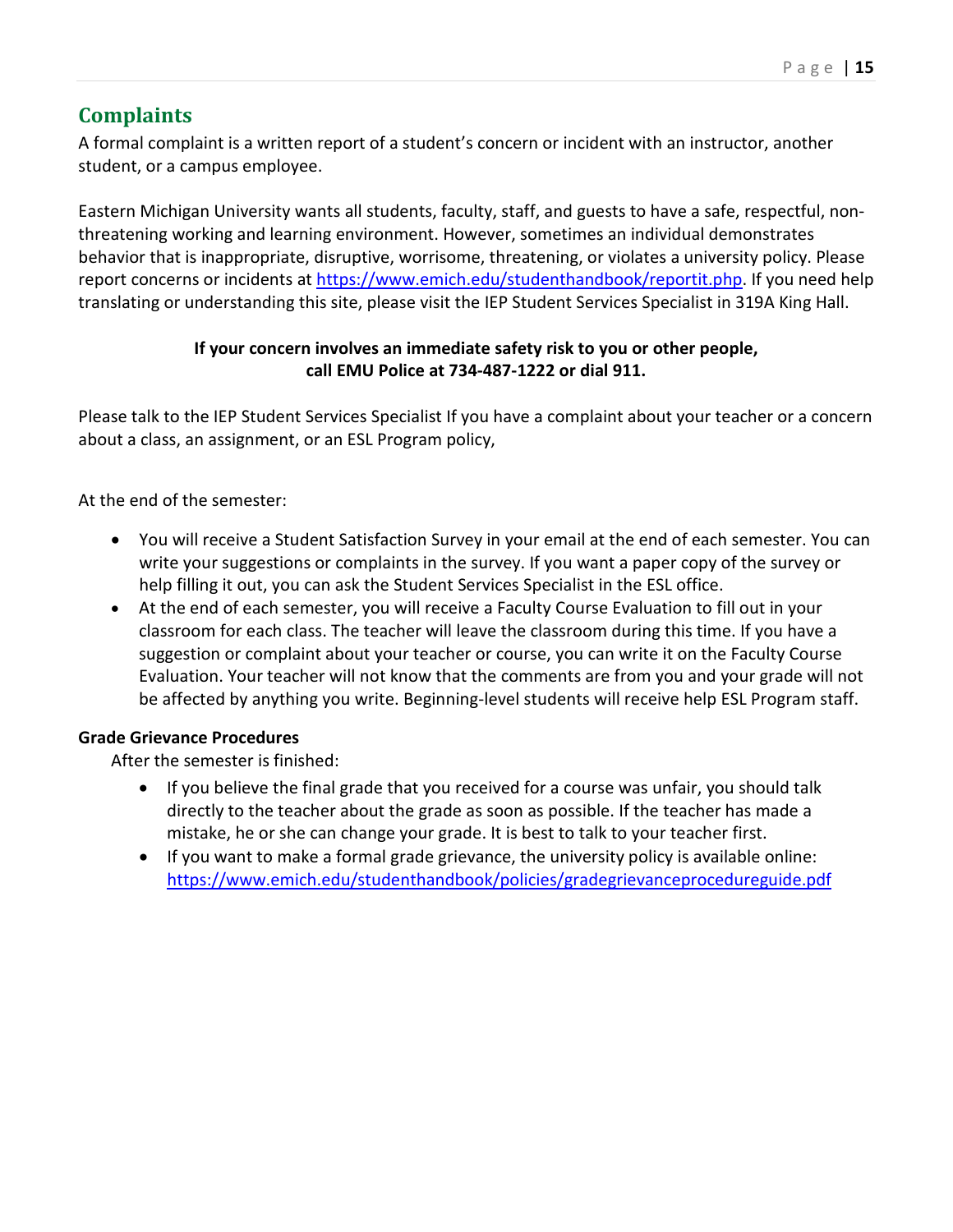# <span id="page-15-0"></span>**Academic Resources**

To ensure academic success here at Eastern Michigan University, the university offers many academic resources to you.

## <span id="page-15-1"></span>**Office of International Students and Scholars (OISS)**

244 Student Center (734) 487-3116 <http://www.emich.edu/oiss/>

#### **OISS Mission**

The OISS assists and advises international students and scholars with their unique educational and personal goals. They offer programs that engage the EMU community in global awareness and learning.



#### **Activities at the Office of International Students and Scholars**

- Assisting international students in reaching educational and career goals
- Advising international students in matters such as: orientation, immigration, finances, employment, personal concerns
- Preparing documents needed to maintain favorable immigration status
- Consulting with faculty and staff on international student affairs
- Promoting international education and understanding both on campus and throughout the community
- Initiating cross-cultural activities and programs

#### **Learning Beyond the Classroom (LBC) Credit**

344 McKenny Hall 734.487.0439 <https://www.emich.edu/gened/lbc/>

Undergraduate students must earn a certain number of LBC credits in order to graduate. Students in the ESL Program will have opportunities to earn these credits through workshops, conversation circles, etc. You can speak to the ESL Specialist regarding these opportunities.

#### <span id="page-15-2"></span>**Academic Projects Center** 116 Halle Library (734) 487-0020, ext. 2514. <http://www.emich.edu/apc/>



<span id="page-15-3"></span>The Academic Projects Center offers one-on-one writing assistance, help doing research, and technology assistance related to students' research papers and other academic projects.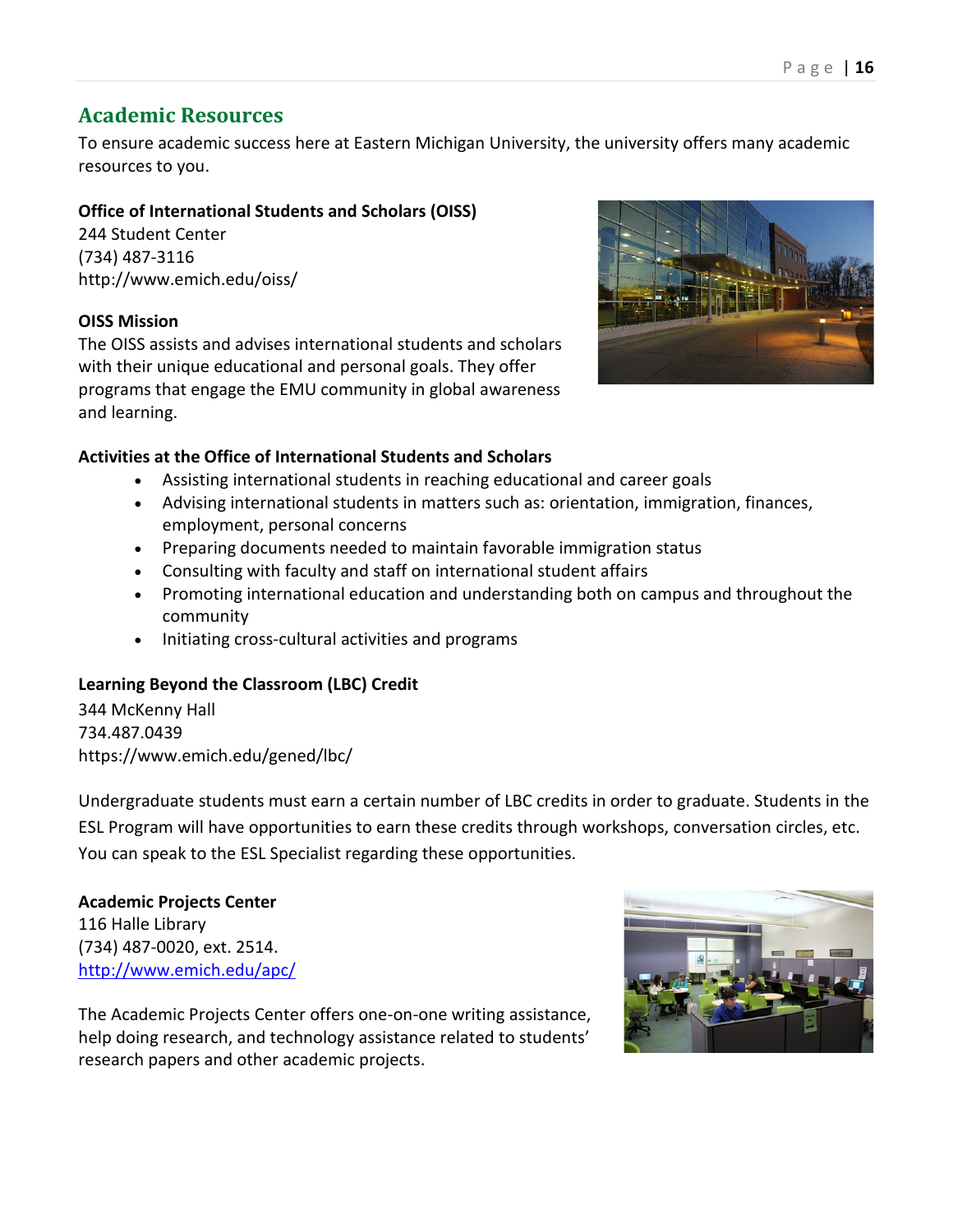**Disabilities Resource Center** 240 J and K, Student Center 734-487-2470 <https://www.emich.edu/drc/index.php>

The Disability Resource Center (DRC) views disabilities as a necessary part of the diversity at Eastern Michigan University. They work together with students, faculty, and staff to create an inclusive educational environment. Their goals are to coach students creatively, promote inclusive, successful experiences and to ensure compliance with university policies and federal guidelines. The office provides distraction-free testing environments, access to adaptive technology, special seating, special housing and dining arrangements, and other appropriate accommodations.

#### <span id="page-16-0"></span>**Holman Success Center**

G04 Halle Library (734) 487-2133 <https://www.emich.edu/academic-support-programs/hsc/index.php>



This Center provides instruction and services aimed at helping students develop skills to improve academic performance. In addition, the Holman Success Center helps students to adjust to the college learning environment.

The Holman Success Center offers many different workshops, including preparation for finals, test-taking skills, time management, and more. For more information please visit: [www.emich.edu/tlc/workshops.](http://www.emich.edu/tlc/workshops.html)

In addition, they offer Peer Tutoring in undergraduate courses (100-200 levels) on a wide variety of subjects. For more information please visit: [www.emich.edu/tlc/peertutoring.](http://www.emich.edu/tlc/peertutoring)

#### <span id="page-16-1"></span>**University Writing Center (UWC)**

115 Halle Library (734) 487-0694 [www.emich.edu/english/writing-center](http://www.emich.edu/english/writing-center)

The UWC is a free resource that offers small group workshops that help students with writing, reading, research and analysis. The workshops are open to all EMU students, and certain workshops link to highvolume writing and writing intensive courses in particular.

#### <span id="page-16-2"></span>**Free Tutoring Services and Walk-In Labs**

The many academic departments at Eastern Michigan University offer free tutoring services or walk-in labs to help with academic course work. Contact individual departments for details.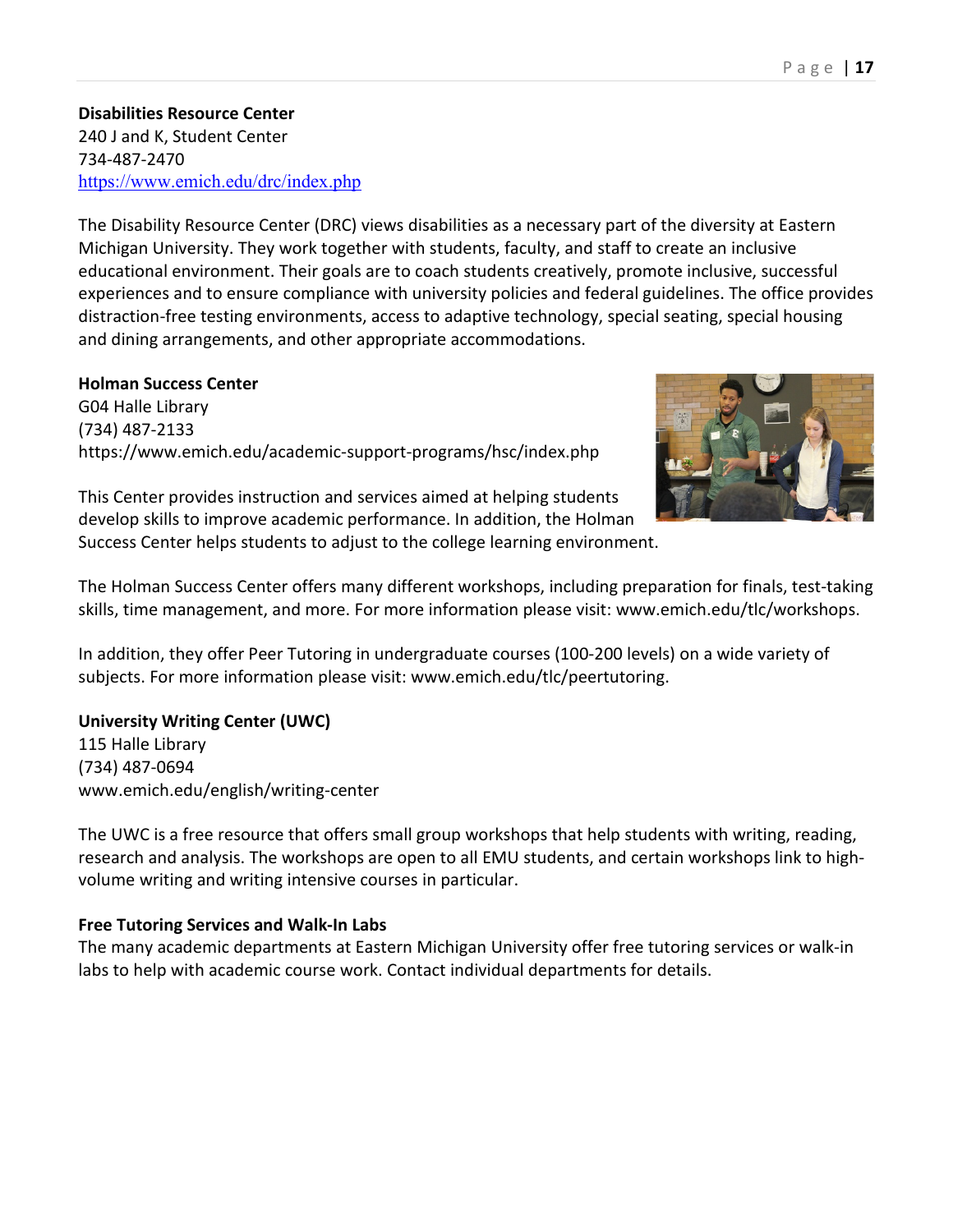# <span id="page-17-0"></span>**Health & Support Services**

**Eastern Michigan University Snow Health Center** (734) 487-1122 <https://www.emich.edu/uhs/>

The Snow Health Center is available for all students who have EMU Student Insurance. You can see a list of all of their services on their website: <https://www.emich.edu/uhs/student-insurance/index.php>

All EMU students are automatically charged for EMU Student Insurance. If you have other insurance that you want to use, please go to the Snow Health Center.

You might be able to get health insurance assistance in your native language. See this website for more information: [https://www.uhcsr.com/media/db66b709-aff7-45b4-a339-410a4df18ca1.](https://www.uhcsr.com/media/db66b709-aff7-45b4-a339-410a4df18ca1)

**Counseling and Psychological Services (CAPS)** 313 Snow Health Center (734) 487-1118 <http://www.emich.edu/caps/>

If you are having difficult feelings, such as a lot of sadness or anger, please talk to someone in CAPS. They will listen to you and help you with your situation. It is common for college students in the U.S. to go to CAPS, so please contact them.

#### **St. Joseph Mercy Hospital**

5301 McAuley Drive, Ypsilanti, MI 48197 (734) 712-5989 <http://www.stjoeshealth.org/>

For a serious illness or emergency, St. Joseph is the hospital closest to Eastern Michigan University's campus. This hospital has an emergency room that is open 24 hours a day. There is a charge for this service.

# <span id="page-17-1"></span>**Safety Information**

**EMU Police** 1200 Oakwood St. Non-emergency (734) 487-1222 Emergency (734) 487-1222 or dial 911 (if on campus, call EMU police)

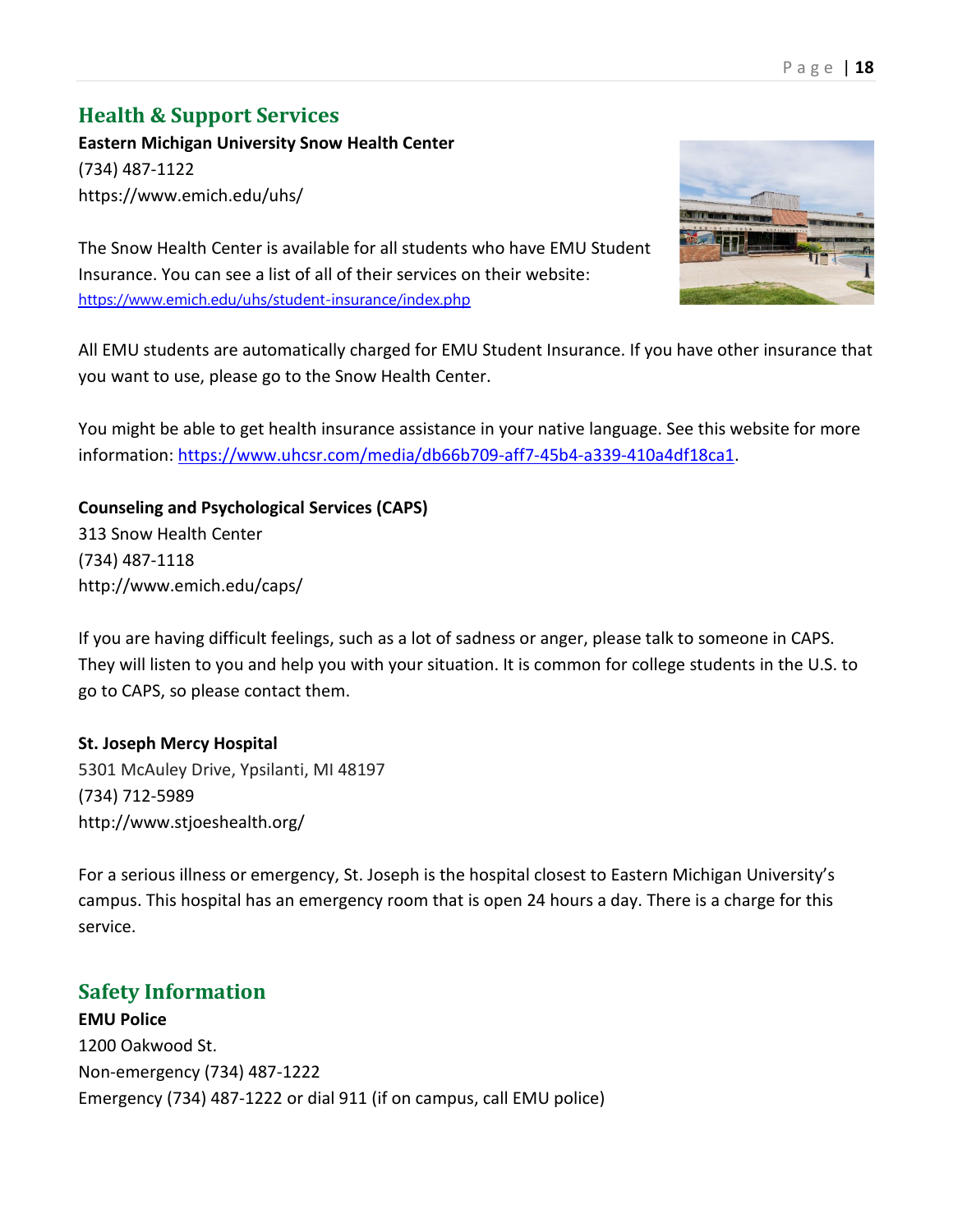#### <http://www.emich.edu/police/index.php>

EMU does all it can to ensure students will be safe on campus! However, if you are the victim of a crime, you can call EMU Police. EMU Police will:

- respond to emergency calls,
- investigate crimes,
- enforce criminal and vehicle codes,
- investigate traffic collisions,
- perform community policing, and
- manage security and safety for the many special events that occur on campus.

Please watch the Safety on Campus video at<http://www.emich.edu/police/safety/index.php> for more information.

#### **SEEUS**

(734) 487-3387 (48-SEEUS) <http://www.emich.edu/police/services/seeus.php>

If it is dark, it is good to walk with a friend! Call SEEUS to call two people to walk with you anywhere on campus for safety. Tell them where you are and they will meet you. Look for their yellow jackets and the SEEUS logo. This is a free service provided by the university. Fall and Winter semesters only.

# <span id="page-18-0"></span>**Helpful Links**

**Campus Map** <http://www.emich.edu/maps/>

#### **Student Housing**

<http://www.emich.edu/residencelife/>

**EMU Campus Life** 345 Student Center (734) 487- 3045 <http://www.emich.edu/campuslife/>

There are many ways to become involved during your program of study— more than 200 student organizations (including over 12 international student organizations).

#### **Weather**

Michigan weather can change a lot from day to day. It can get very cold in the winter and snow and ice are likely. Be careful when driving or walking in the ice and snow.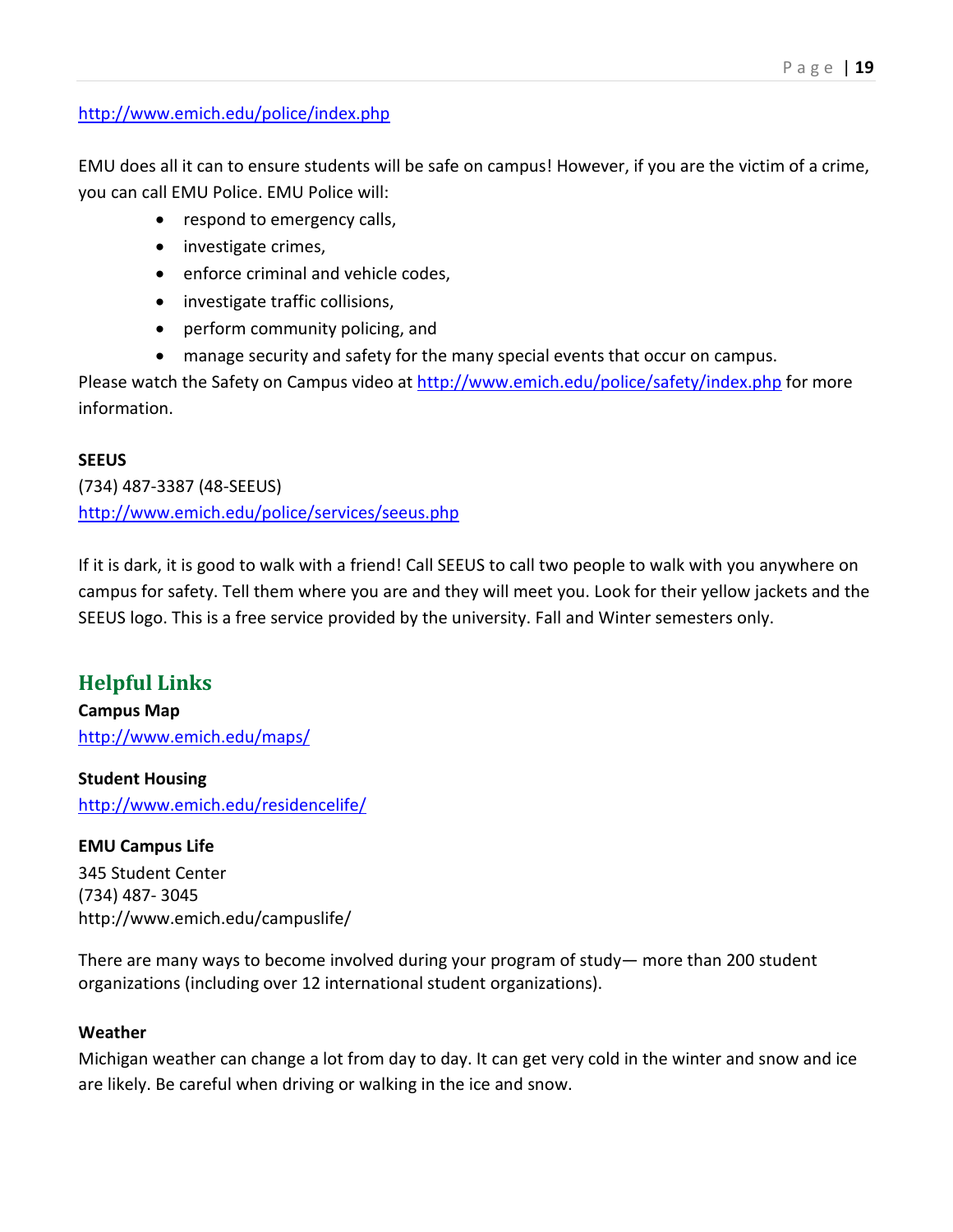On very rare occasions, the University will be closed due to bad weather. If the weather is very bad, check the EMU Closings information page:<https://www.emich.edu/closures/> (we are EMU Main Campus, Ypsilanti).

#### **EMU Rave Text Alerts**

EMU offers emergency alert text messages, which include weather alerts and University closures. To sign up, please visit [https://www.getrave.com/login/EasternMichigan.](https://www.getrave.com/login/EasternMichigan)

**English Testing Services IELTS** International English Language Testing System [www.ielts.org](http://www.ielts.org/)

**TOEFL**

Test of English as a Foreign Language [www.toefl.org](http://www.ets.org/toefl)

<span id="page-19-0"></span>**M-EPT** Michigan English Placement Test <https://michiganassessment.org/michigan-tests/m-ept/>